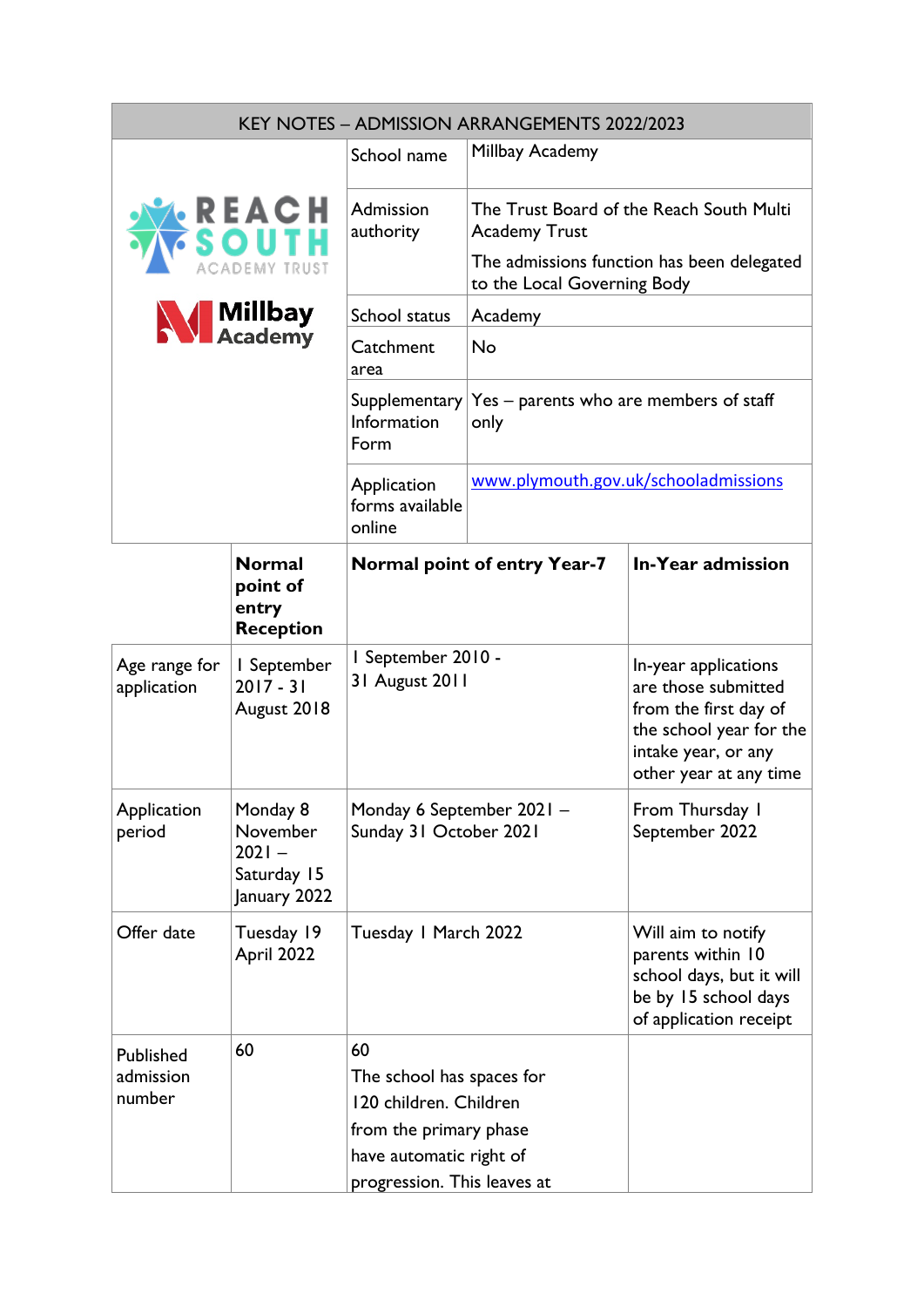|  | least 60 places for children |  |
|--|------------------------------|--|
|  | not already attending the    |  |
|  | Millbay Academy in Year 6    |  |

## **INDEX**

SECTION 1

- (i) Application process for Reception/Foundation admissions (normal point of entry)
- (ii) Application process for in-year admissions

#### SECTION 2

- (i) Oversubscription criteria for normal point of entry and in-year admissions
- (ii) Staff supplementary information form

# SECTION 3

Published admission number (PAN)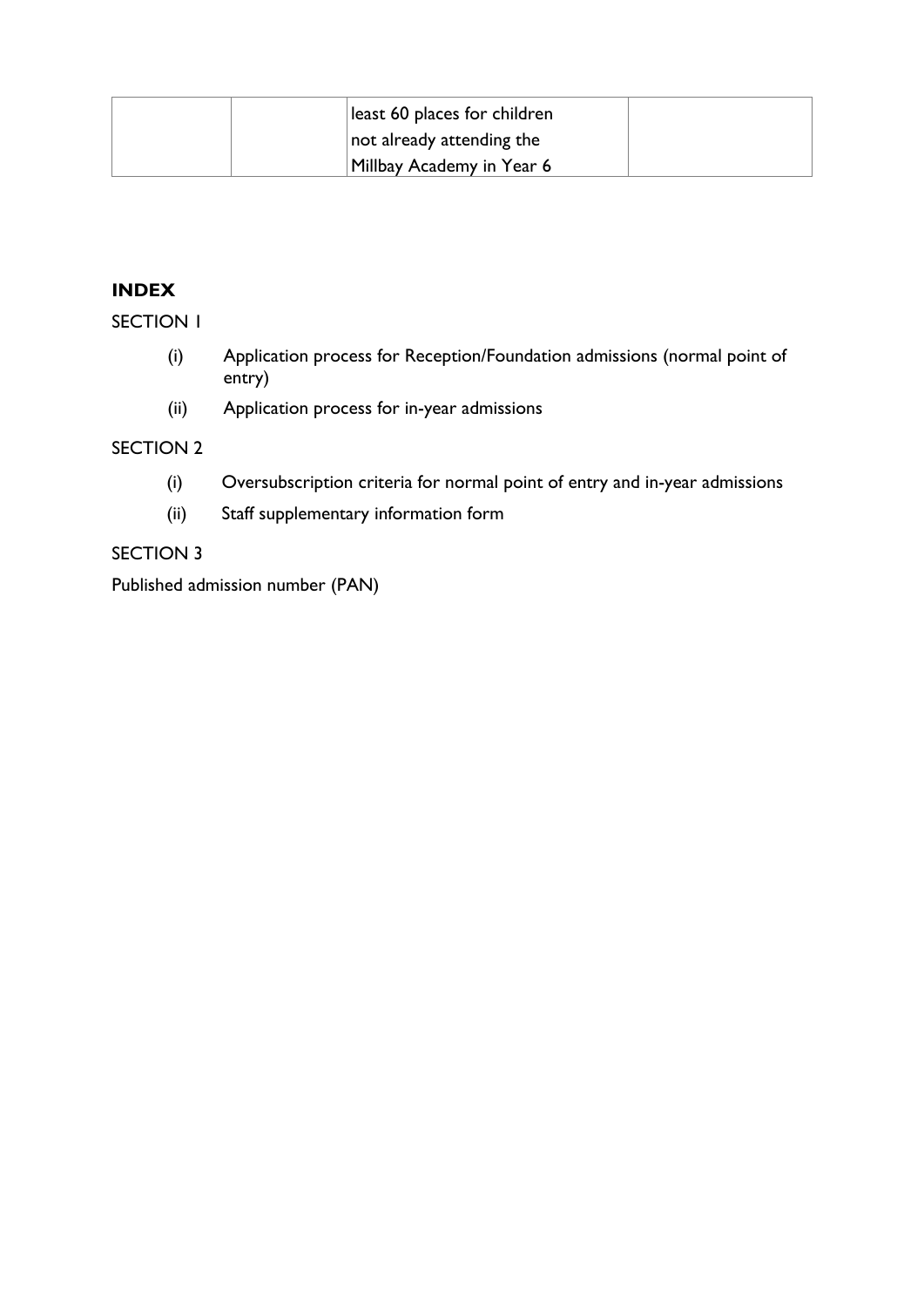# **ADMISSION ARRANGEMENTS: REACH SOUTH MULTI ACADEMY TRUST**

The Trust Board of the Reach South Multi Academy Trust is the admission authority for Millbay Academy. The admission authority will comply with provisions within the School Admissions Code and the School Appeals Code available at [www.gov.uk/government/publications/school-admissions-code--2.](about:blank)

The admission arrangements outlined within this document apply to admissions in the 2022/2023 academic year.

Millbay Academy is an all-through school. This means that children attending Year 6 at the primary school have an automatic entitlement to transfer to Year 7 of the secondary school but can, if preferred, apply for a place at an alternative school during the normal secondary transfer process. Parents of year 6 pupils already on the roll do not need to apply for a place in Year 7 at Millbay Academy.

The school is fully inclusive and welcomes applications for the admission of children with special educational needs and disabilities (SEND) and other protected characteristics defined by the Equality Act 2010. The school's admission arrangements are determined and implemented with the Equality Act duties.

# **SECTION 1**

# **(i) Reception admissions (normal point of entry)**

For children starting in the Reception Year for the first time in 2022/2023, the published admission number (PAN) for this year group is shown in the school list at Section 3 and in the Starting School guide for parents. The closing date for application is 15 January 2022. Allocation results will be notified on National Offer Day (19 April 2022). The admission authority participates in Plymouth City Council's coordinated primary admissions scheme [www.plymouth.gov.uk/schooladmissions.](http://www.plymouth.gov.uk/schooladmissions) Late applications (i.e. applications from 16 January 2022 until the first day of term in September 2022, but not made in time to enable the Local Authority to offer a place on National Offer Day) will be processed by the Local Authority after all on-time applications have been processed, which will unfortunately reduce the chances of the child being offered a place. Parents are therefore strongly advised to submit their applications on time.

All applicants must:

- (i) Complete the Common Application Form available from, and returnable to, their home local authority;
- (ii) In addition, applicants applying under criteria 3 below must complete the staff supplementary information form which is available on page 12 & 13 of this policy and return it direct to the School Admissions Team, Plymouth City Council.

## **(ii) Application process for Year 7 Secondary admissions (normal point of entry)**

For children starting Year 7 for the first time in 2022/2023 the published admission number (PAN) for this year group is shown in Section 3. The PAN relates to **external applicants** to the secondary phase of the school. The secondary phase PAN is shown in Section 3.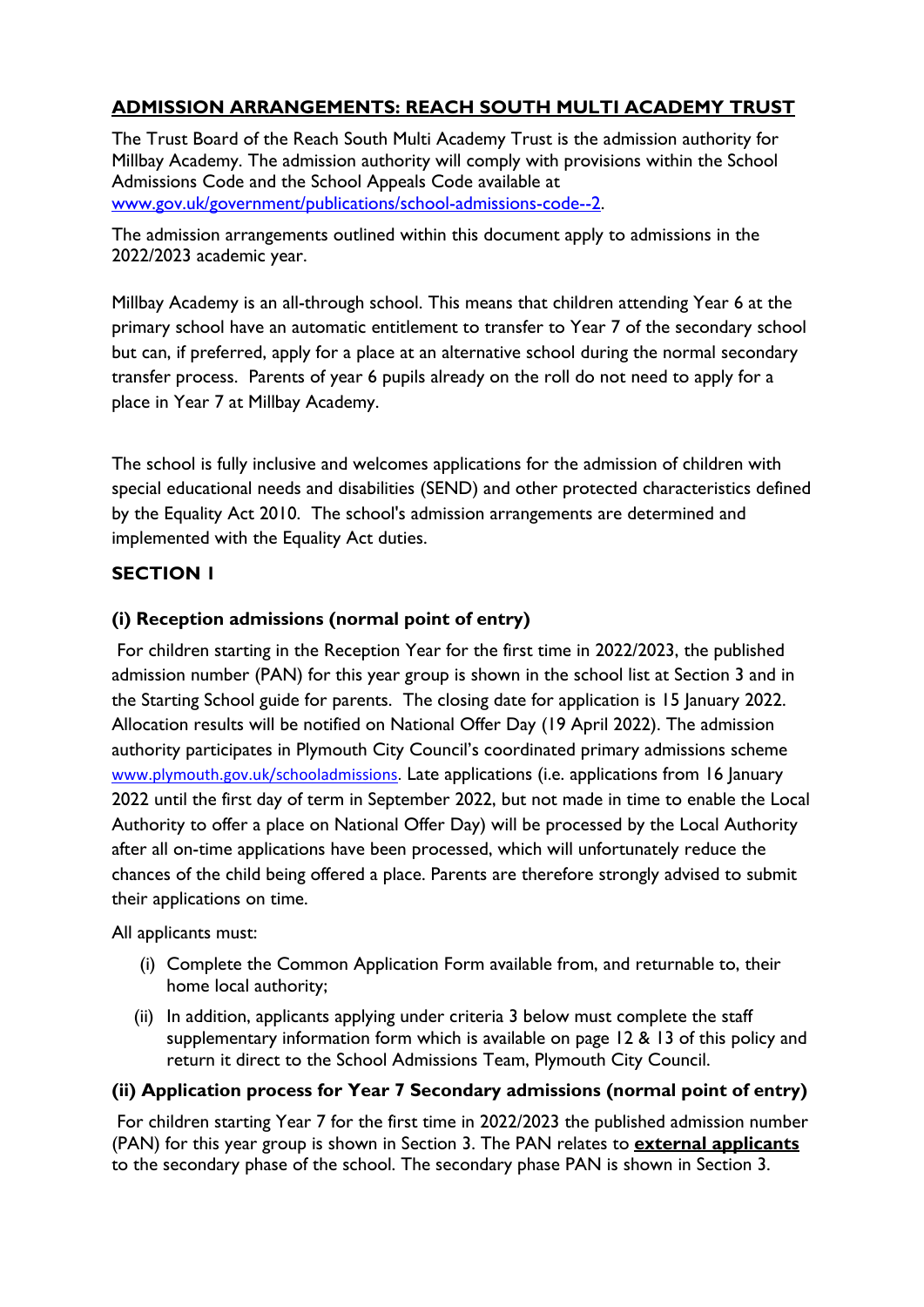Children on roll in the primary phase in Year 6 will automatically transfer to Year 7 and do not need to apply for a place. The closing date for application is 31 October 2021. Allocation results will be notified on 1 March 2022. Millbay Academy participates in Plymouth City Council's coordinated secondary admissions scheme available at www.plymouth.gov.uk/schooladmissions" www.plymouth.gov.uk/schooladmissions. Late applications (i.e. applications received before the first day of term in September, but not made in time to enable the Local Authority to offer a place on National Offer Day) will be processed by the Local Authority after all on-time applications have been process, which will unfortunately reduce the chances of the child being offered a place. Parents are therefore strongly advised to submit their applications on time.

All applicants must:

(i) Complete the Common Application Form available from, and returnable to, their home local authority;

In addition, applicants applying under oversubscription criteria 3 must complete the staff supplementary information form which is available on page 12 & 13 of this policy and return it direct to the School Admissions Team, Plymouth City Council.

# **(iii) In-Year admissions (admissions outside the normal point of entry)**

The admission arrangements outlined within this section apply to in-year admissions during the 2022/2023 academic year.

An In-Year admission is an application submitted on or after the first day of the school year for the intake year, or any other year group at any time. Requests for admission to Reception or Year 7 made after the normal round of admissions – after 31 August 2022 – and requests for places in other year groups should be made direct to Plymouth City Council.

Parents should be aware that the PAN set for Reception and Year 7 applies only for the duration of the school year of entry (i.e. to applications both in and outside the normal admission round to Reception and Year 7 only). Such applications may be refused where there are no places remaining within the PAN set for that intake.

If an application is made for admission to a year group other than Reception or Year 7, the child will be admitted to the school, unless admitting the child would prejudice the efficient provision of education and / or use of resources.

Where there are multiple applicants for a year group other than Reception Year and Year 7 and the school has determined that only a lower number of additional children can be admitted without prejudicing the efficient provision of education, and/or the efficient use of resources, the oversubscription criteria must be applied to determine which of the children are offered a place. The admission arrangements that will apply will be those determined for Reception Year and Year 7 that school year.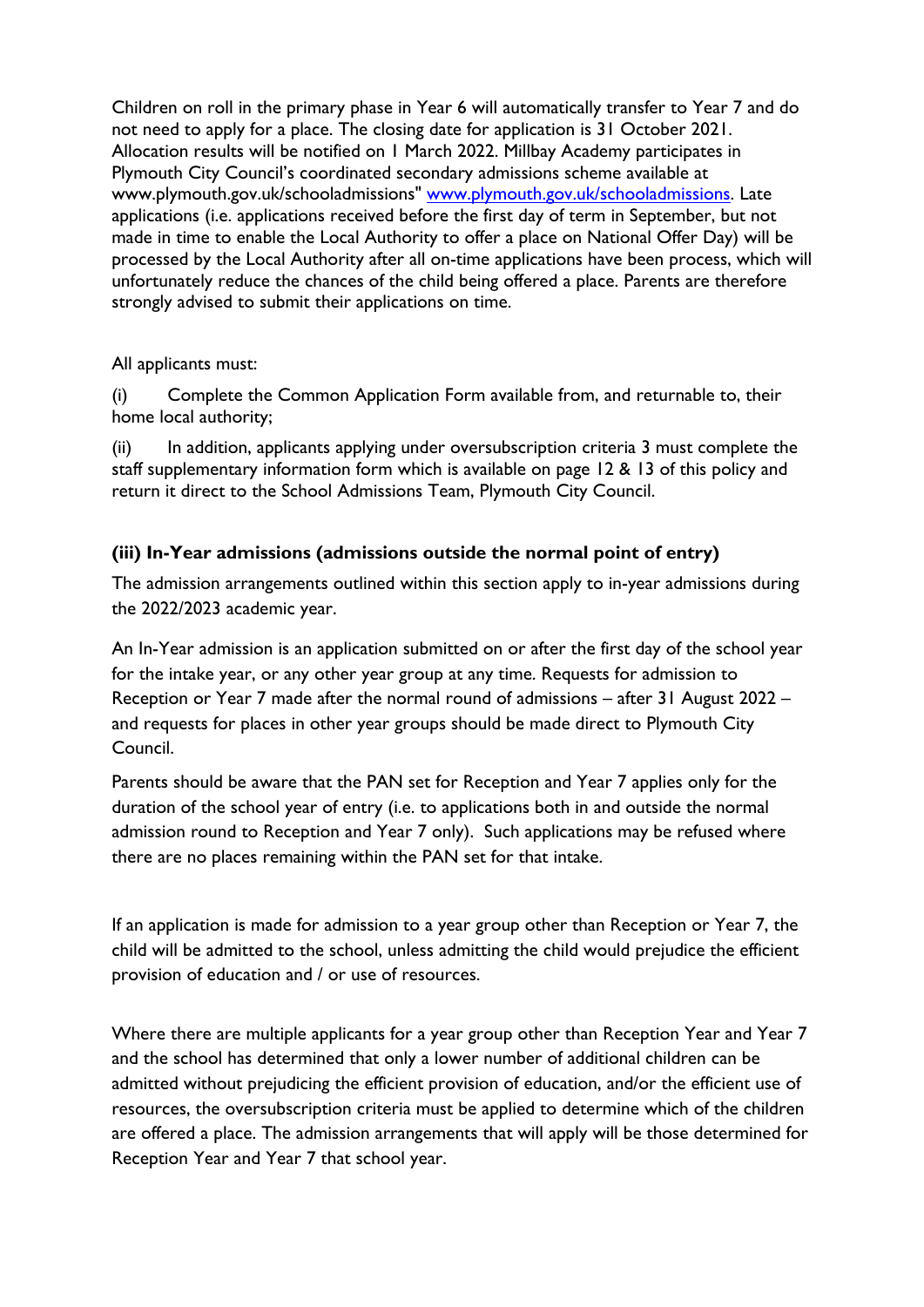The school has opted to participate in Plymouth City Council's coordinated scheme for inyear admissions. Applications should be made via Plymouth City Council. Millbay Academy follows Plymouth City Council's local coordinated in-year admissions scheme available at [www.plymouth.gov.uk/schooladmissions](about:blank)

All applicants must:

- (i) Complete the Common Application Form available from and returnable to Plymouth City Council;
- (ii) In addition, applicants applying under oversubscription criteria 3 must complete the staff supplementary information form which is available on page 12 & 13 of this policy and return it direct to the School Admissions Team, Plymouth City Council.

It is intended that parents are notified in writing of the outcome of an in-year application within 10 school days of receipt of the application. In any event, parents will be notified of the outcome in writing within 15 school days of receipt of the application.

Where a place is offered, arrangements will be made for the child to be admitted and start school as soon as possible, particularly where they are not currently attending school. Where the application is refused, parents will be provided with the reasons why the admission of their child would prejudice the efficient education of others, and/or the efficient use of resources, so that they can properly consider whether to exercise their right to appeal (see below).

# **SECTION 2**

## **Oversubscription criteria for normal point of entry and in-year admissions**

Children with an Education, Health and Care Plan (EHCP) are admitted to school under separate statutory procedures which are managed by the child's home local authority, and not under this policy. A child with an Education, Health and Care Plan (EHCP) which names the school will be admitted. In the normal admission round (i.e. entry to Reception and Year 7) children with an EHCP will be admitted prior to the allocation of places to other children and the number of places available to other children within the PAN will be reduced.

At the normal point of entry, where there are fewer applicants than the PAN, all children will be offered a place. For in-year admissions, all children will be offered a place unless the school can demonstrate that the admission of an additional child would prejudice the provision of efficient education or the efficient use of resources.

In the event that the School is oversubscribed, the admission authority will apply the following oversubscription criteria in order of priority:

1. **Looked after children and all previously looked after children.** A 'looked after child' is a child who is (a) in the care of a local authority, or (b) being provided with accommodation by a local authority in the exercise of their social services functions (see the definition in Section 22(1) of the Children Act 1989) at the time of making an application to a school. Previously looked after children are children who were looked after, but ceased to be so because they were adopted (or became subject to a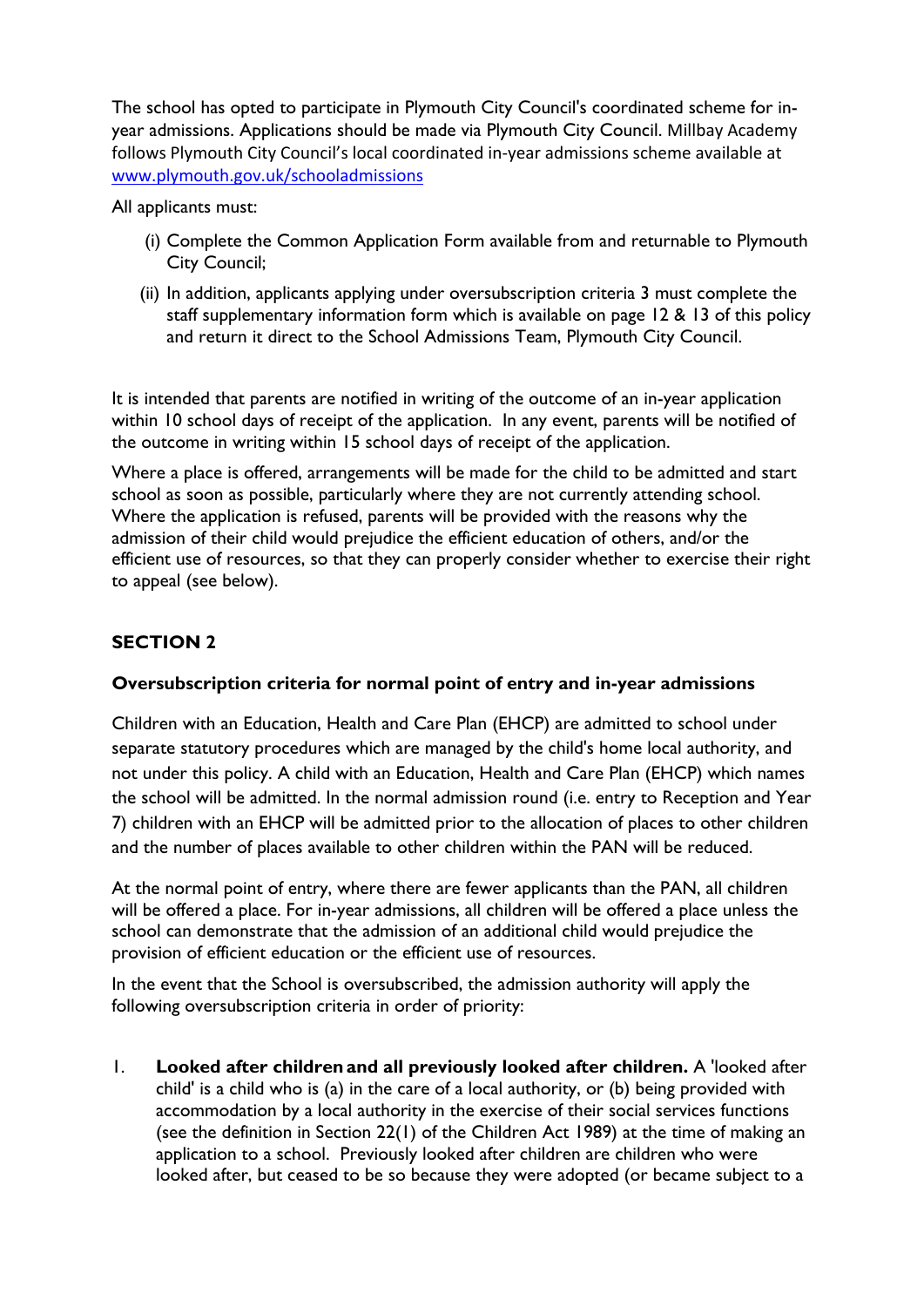child arrangements order or special guardianship order), and children who appear to the Admission Authority to have been in state care outside of England (i.e. in the care of or accommodated by a public authority, religious organisation or any other provider whose sole/main purpose is to benefit society), but ceased to be so as a result of being adopted.

Parents applying for a place in this category may need to provide documentary evidence with their application to confirm the child's status. This may include a signed letter from the child's social worker or former social worker confirming their current or previous status, an adoption, child arrangements or special guardianship order.

In the case of children adopted from state care outside England (as defined above), evidence of having been in state care outside England and of being adopted will be required. Ideally, this should be received by the application deadline in the normal admission round. When assessing the evidence provided, the DfE's guidance [\(accessible here\)](about:blank) will be followed.

Where the Virtual School Head has already verified the child's status, parents should let the Local Authority / school know, as there should be no need for further evidence to be provided in this case.

- 2. **Children with a sibling already attending this school at the time of admission**. Children will be classed as siblings if they live at the same home address as defined in this policy, as a single family unit. This includes a natural or adopted brother or sister, step-brother or sister, a natural, adopted or foster child of a cohabiting partner, or a foster brother or sister. In all cases the sibling must live with the applicant child as part of the same core family unit. Children who are children of friends or cousins living in the same household with different parents/carers are not included. The sibling's details must be clearly stated in the full application form. Failure to do so may result in this category not being identified and the application being placed in a lower category.
- 3. **Children whose parent/carer is a member of staff employed on a permanent contract at this school** for two or more years at the time at which the application for admission to the school is made or where the member of staff is recruited to fill a vacant post for which there is a demonstrable skill shortage evidenced by completion of the staff supplementary information form<sup>1</sup>. (This all covers staff working at the school to which the application relates but does not include staff who work on the school site for other employers);

For the avoidance of doubt a 'child' is defined at the staff member's natural or adopted child, whether living with the staff member or another parent, and a foster child placed with the staff member or a child of the staff member's spouse or cohabiting partner, living with the member of staff at the child's home address as defined by this policy. For the avoidance of doubt, children who are children of friends of cousins living in the same household with different parents/carers are not included, even if they live at the staff member's home address.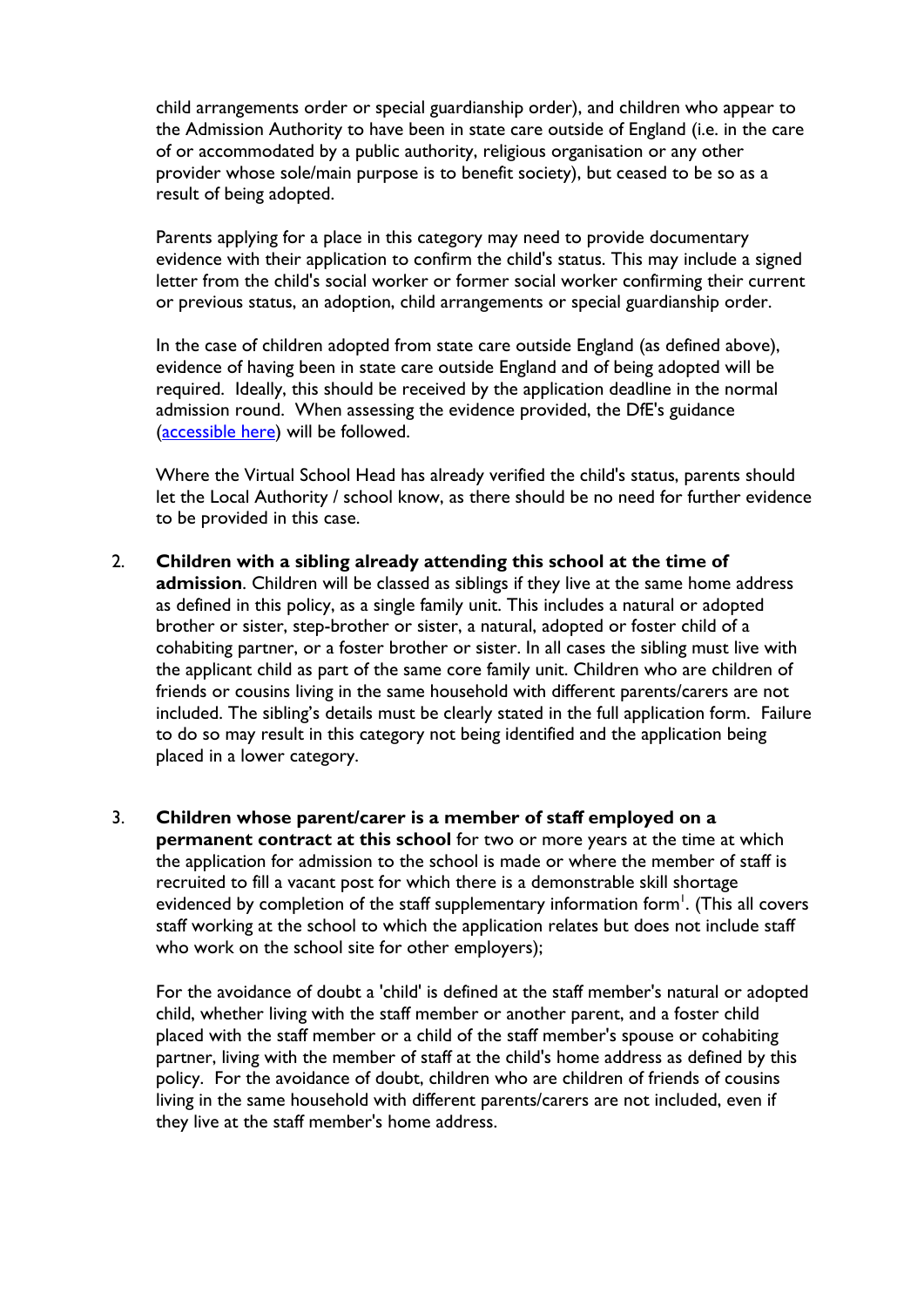Only the employed parent's details must be entered onto the form with no details of another parent being given.

4. **Children who live closest to the school** as determined by the Local Authority as admissions coordinator.

# **NOTES:**

**Admission out of the normal age group:** Places will normally be offered in the year group according to the child's date of birth. A parent has an absolute right to make a request that their child be admitted to a year group other than the child's chronological year group. Parents do not have a right to decide that their child be admitted outside their chronological year group. The request will be considered by Reach South Academy Trust, as Admission Authority, by sending your request to the school, marked for the attention of the Clerk to the Local Governing Body. A decision will be made on the basis of the circumstances of each case and in the best interests of the child concerned. This will include (but is not an exhaustive list) taking account of the parent's views; information about the child's academic, social and emotional development; where relevant, their medical history and the views of a medical professional; whether they have previously been educated out of their normal age group; and whether they may naturally have fallen into a lower age group if it were not for being born prematurely. The admission authority will also take into account the views of the Head Teacher. Parents must not assume that the decision of one school will transfer with the child to a different school as the decision rests with the individual admission authority. The Local Governing Body will notify parents of the outcome of their request formally in writing, explaining its reasons in sufficient detail for parents to understand that decision. Where a request is agreed in principle, this letter should accompany the application for admission subsequently made for a place at the school. Where a request is refused for admission outside of normal age group parents do not have a statutory right of appeal, but they may submit a complaint under the school's published complaints policy if they do not believe that their request was properly considered, or the decision of the Trust was reasonable or fair.

## **Request for Admission outside normal age group**

- 1.1 Parents have a right to request that their child is admitted to a year group other than their normal year group at the School. This may be to a year group below or above, and there may be a variety of reasons for making this request. For example, the child might be gifted, suffer from long-term or serious illness, or have been educated overseas and/or used to studying at a different level (these are examples only, not an exhaustive list).
- 1.2 However, parents do not have a right to decide that their child **will** be admitted outside their normal age group. Such requests must be considered by Reach South Academy Trust as the Admission Authority, in order to decide whether or not to agree the request **in principle**, or refuse the request, taking into account the factors set out below.
- 1.3 Requests for admission outside normal age group are not applications for admission, which must still be made in the usual way. Parents are strongly encouraged to make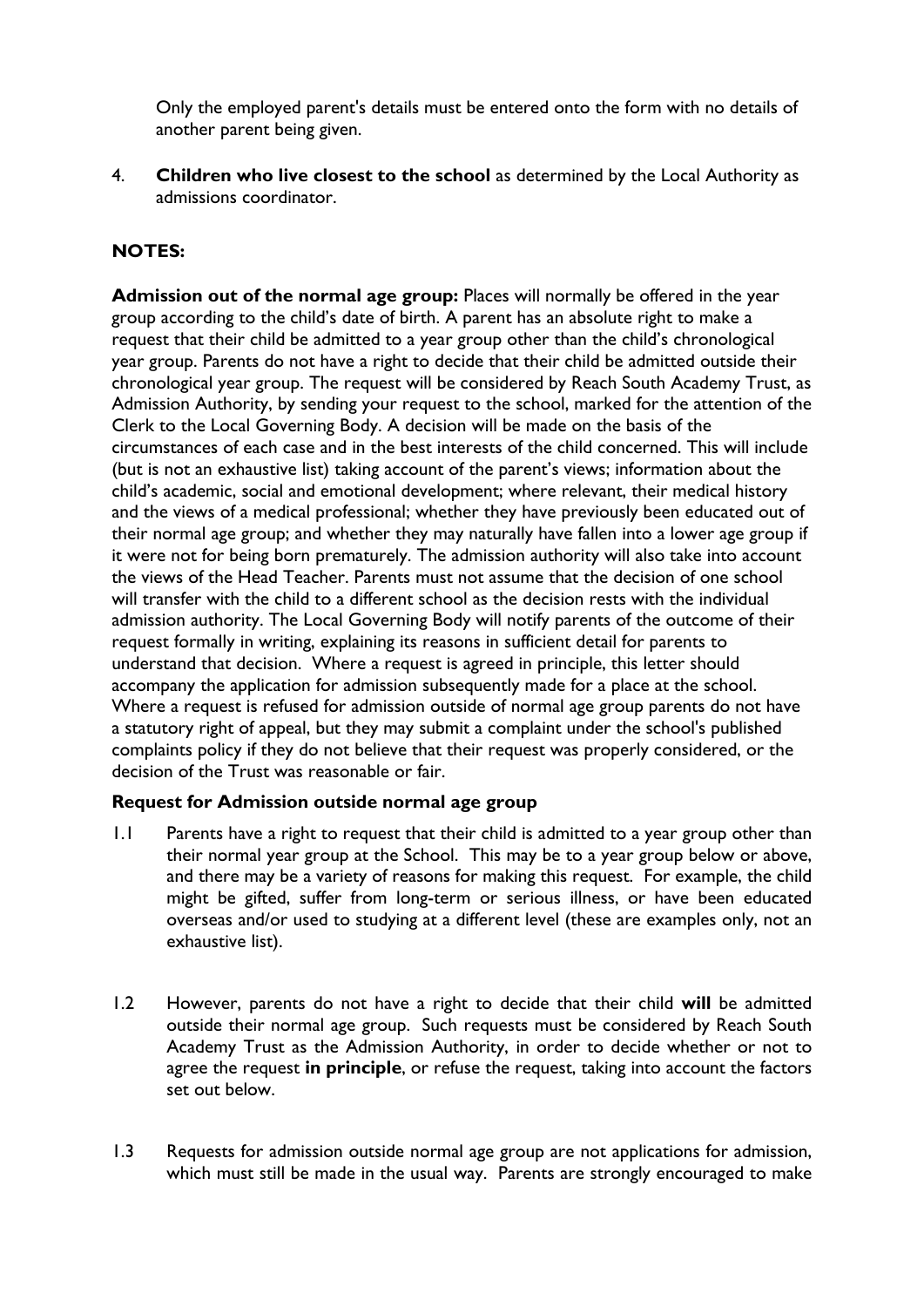their requests in a timely manner, preferably well ahead of any application deadlines, so that they can obtain a decision in principle which will enable them to make informed decisions when they subsequently apply for admission. A separate request must be made to the Admission Authority for each school being considered.

- 1.4 Reach South Academy Trust as the Admissions Authority will make decisions on the basis of **the circumstances of each case** and in the **best interests of the child concerned**, taking into account the parents' views, information about the child's academic, social and emotional development, the child's medical history and the views of their medical professionals, whether they have previously been educated or attended nursery out of their normal age group, and whether they may naturally have fallen into a lower age group, if it were not for being born prematurely. They will also take into account the views of the Headteacher of the Academy and, where provided, the Headteacher of any current or previous school. This is not an exhaustive list, and parents may put forward any matters for the committee to consider.
- 1.5 Parents should make their requests by completing a Request for Admission Outside Normal Age Group Form and submitting it with any supporting documents to the School marked for the attention of the Clerk to the Local Governing Body. This form is available to download on the School's website or in hard copy from the School's main office.
- 1.6 In all cases, the Local Governing Body will notify parents of the outcome of their request formally in writing, explaining its reasons in sufficient detail for parents to understand why it came to that decision. Where the request is agreed in principle, this letter should accompany the application for admission subsequently made for a place at the School.
- 1.7 Parents do not have a statutory right of appeal against a refusal of a request for admission outside normal age group, but they may submit a complaint under the School's published Complaints Policy if they do not believe the request was dealt with properly.

Requests should be made in writing with any supporting documentation marked for the attention of the Clerk to the LGB.

**Appeals:** In the event that an applicant is refused a place at the school, the parent/carer will have the right of appeal to an independent appeal panel. Information relating to the appeal process will be included with refusal letter, together with the details of the parent's right to appeal, where the appeal should be sent and the deadline for an appeal to be lodged with the written grounds of appeal. Further information can also be obtained from the school's website.

**Fraudulent applications/withdrawal of allocated places:** The School Admissions Code allows an offer of a school place to be withdrawn if: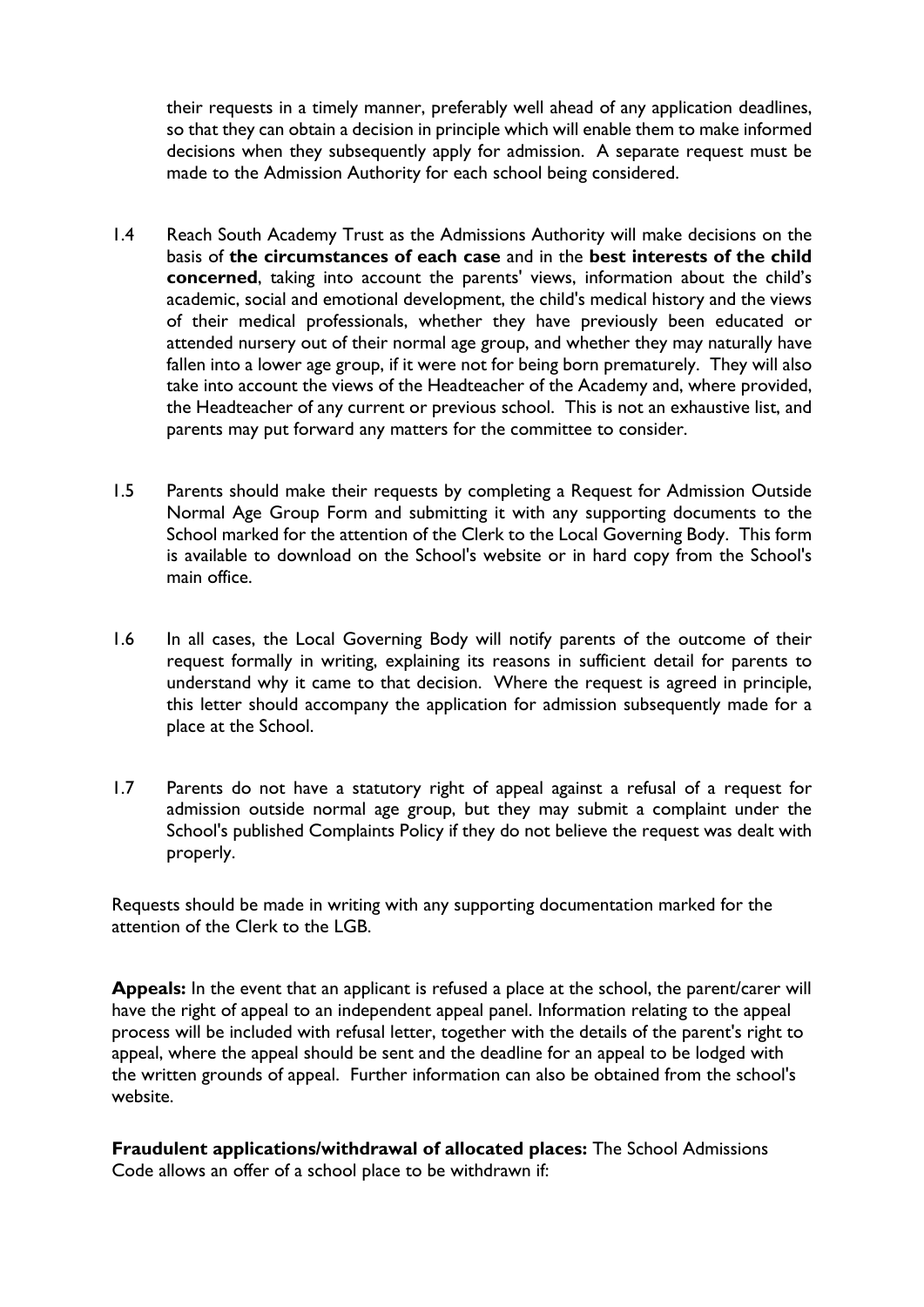- it has been offered in error or
- a parent has not responded within a reasonable period of time or
- it is established that the offer was obtained through a fraudulent or intentionally misleading application. An example of this would be knowingly using an incorrect home address for a child. In these cases the application would be considered using the information that the local authority believes to be correct, for example using the home address where the local authority considers that the child actually lives.

All suspected fraudulent applications will be investigated and if a case is found, it could lead to criminal prosecution.

**Home address:** Any allegations received by the admission authority of people providing false or accommodation addresses when applying for school places shall be fully investigated and, if found to be true, it could lead to a criminal prosecution and withdrawal of an allocated place. Schools have been advised by Plymouth City Council to ask parents/carers to provide proof of residence (for example utility bills) before admitting a child. Plymouth local authority (LA) will also carry out checks as appropriate1. A child's home address is defined as the address at which the child is normally resident or, where a child lives at more than one address, the address at which the child lives for the majority of the time. Where the home address is unclear, the Admission Authority will determine the appropriate address taking into account factors such as the address to which child is registered with their GP, hospital, dentist and / or optician, and / or where child related benefits (if eligible) are payable. For the avoidance of doubt, the application will be processed using the address that meets this definition, rather that the address stated by the parent in the application, if different.

**Children of UK Armed Forces Personnel / crown servants:** Applications for the admission of children of UK service personnel with a confirmed posting, or Crown servants returning from overseas, will be accepted and processed in advance of the family's arrival in the area, as long as the application is accompanied by an official letter giving a relocation date.

The address at which the child will live will be used to apply the oversubscription criteria, provided parents provide some evidence of the intended address. Alternatively, where this is requested by parents, a Unit or quartering address will be used for the purpose of applying the criteria in this policy.

**Deferred entry and part time attendance:** There is a legal requirement that all children begin full time education by the beginning of the term following their fifth birthday, this is referred to as compulsory school age. Places are offered to children for admission at the beginning of the September term after the fourth birthday. That is before they reach compulsory school age.

All parents can defer admission within the Reception year until the beginning of the term following their child's **fifth** birthday. This is a decision for the parent to make. Parents have a right to defer the date their child starts school, for up to a maximum of two terms (i.e. up until the Easter end of term holiday). Places cannot be deferred or retained beyond this point. Parents also have an absolute right to decide that their child will attend school part time until the child reaches compulsory school age. This right can be exercised throughout the school year (i.e. all three terms in the case of summer born children). Parents may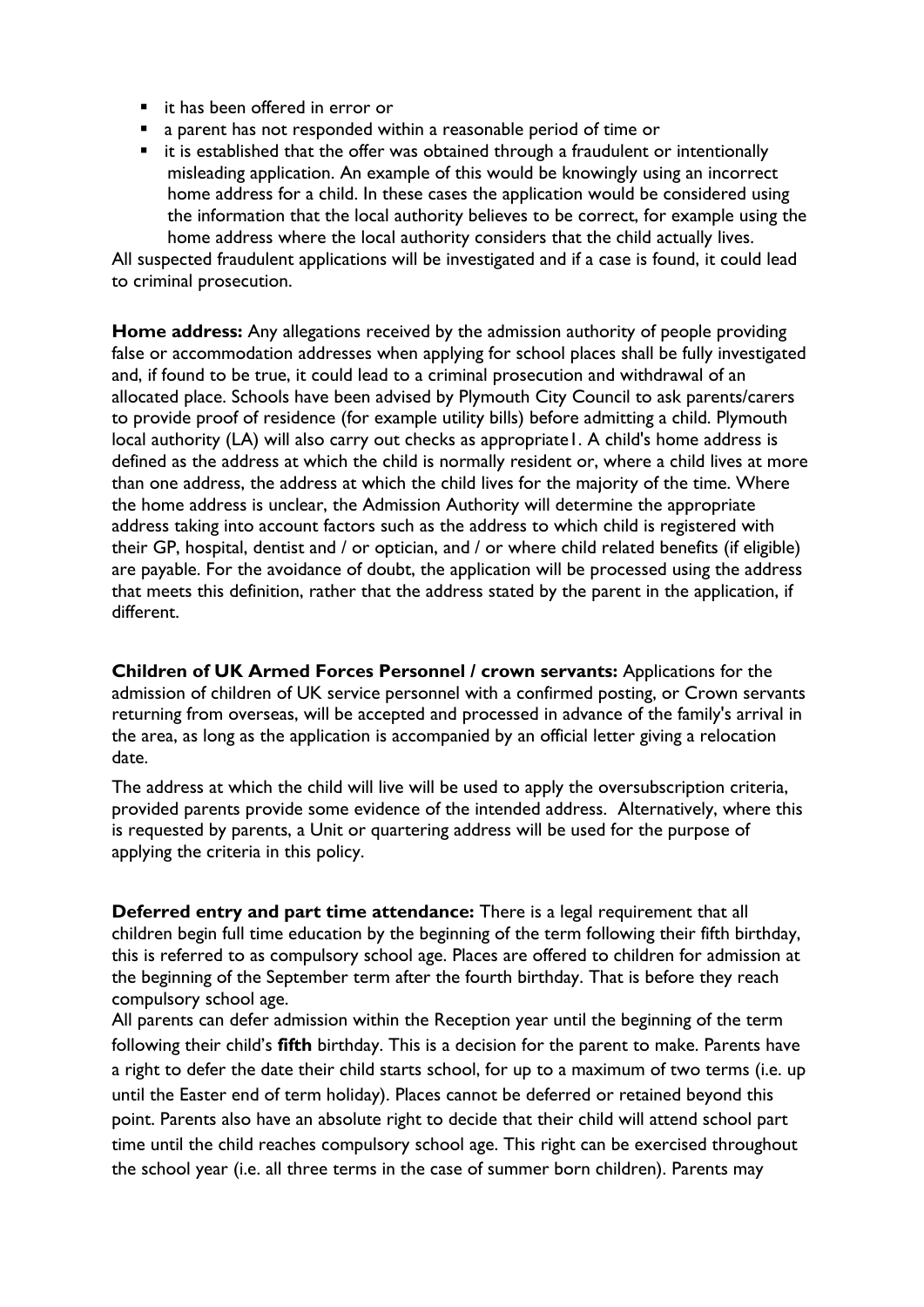choose to combine these rights. September 2022 is the earliest point for admission to the Reception class at a primary school but is not a compulsory start date.

Those parents who decide that their child should defer must inform the Head Teacher. The place offered for their child **will be held open and will not be offered to another child**. Where a parent does not inform the Head Teacher that admission is to be deferred and does not send their child to school in September, the place may be withdrawn and offered to another child by 30 September 2022.

For normal point of entry: the expected point of admission will be September 2022.

For in-year admissions: where an child is offered a school place following an in-year application, and the offer is accepted, arrangements will be made for the child to start school as soon as possible, particularly where the child is out of school

**Multiple births:** Defined as the birth of more than one baby from a single pregnancy. In Reception Year and Year 7, where at least one child achieves an offer of a place at the School within the PAN in the normal way, but their twin, triplet(s) or sibling(s) of a higher multiple birth do not achieve an offer of a place, the school will admit their twin, triplet(s) or sibling(s) of a higher multiple birth to avoid them having to attend different schools even where this means exceeding the PAN. These additional children will be 'excepted pupils' as set out below.

In Years 1 to 6 and 8 to 11, where at least one child can be accommodated without prejudicing the efficient education of others or use of resources, and without breaching the statutory maximum infant class size, their twins, triplet(s) and sibling(s) of a higher multiple birth will also be offered a place to avoid them having to attend different schools. In Years 1 and 2, these additional children will be 'excepted pupils' as set out below (this does not apply in the other year groups, where the statutory maximum infant class size does not apply).

**Response:** Parents/carers must respond to an allocation of a school place within two weeks of the date of notification of availability of a school place. Response must be made to Plymouth City Council. In the absence of a response, the offer may be revoked and the place may be reallocated to someone else.

**Tie Breaker:** Where there are two or more children in the same category as each other, then the nearer to the school the child lives - as measured by a straight line on the map using Plymouth Council's electronic mapping system - the higher the priority. Measurement points will be from the spatial locator identified by the National Land and Property Gazetteer. The spatial locator is the address point based on a general internal point. Flats are therefore taken to be the same measurement point regardless of floor of location. If distance is not sufficient to distinguish between applicants in a particular category, there will be a random ballot as set out in the School Admissions Code. This will be undertaken by an officer of Plymouth Council<sup>1</sup> by the operation of an electronic random number generator.

**Waiting lists:** Waiting lists will be held in the order of the published oversubscription criteria and will be maintained until the end of the summer holidays 2023 in respect of Reception Year and Year 7. Any vacancies that arise will be allocated to the child at the top of the waiting list.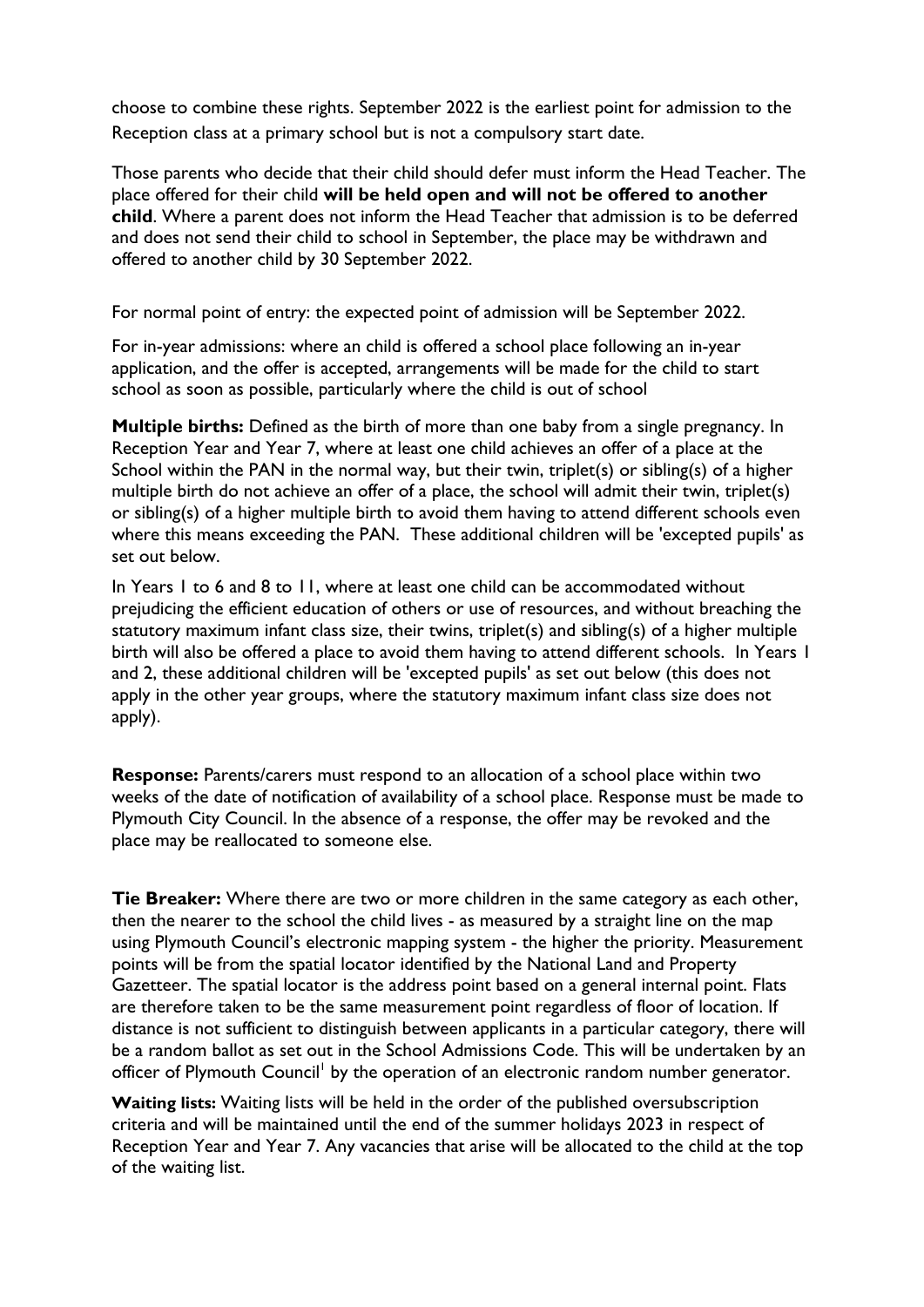Children placed at the school under the Local Authority's Fair Access Protocol will take priority over children on the waiting list.

From 1 September 2023, the in-year admissions scheme applies and the waiting list procedure will change in that parent/carers will be asked if they wish their child to be added to a waiting list and to confirm their wish for their child to remain on a waiting list in order that the list can be kept up to date.

**Statutory maximum infant class sizes:** The statutory maximum infant class size for Reception Year, Year 1 and Year 2 is 30 pupils per teacher. However, certain categories of children may still be admitted where this would result in a class size exceeding the statutory maximum. These categories are set out in regulations and summarised at Paragraph 2.16 of the School Admissions Code. Where this happens, the additional pupils are 'excepted pupils' who do not count towards the class size until it falls back to 30, when they will no longer be regarded as 'excepted pupils'.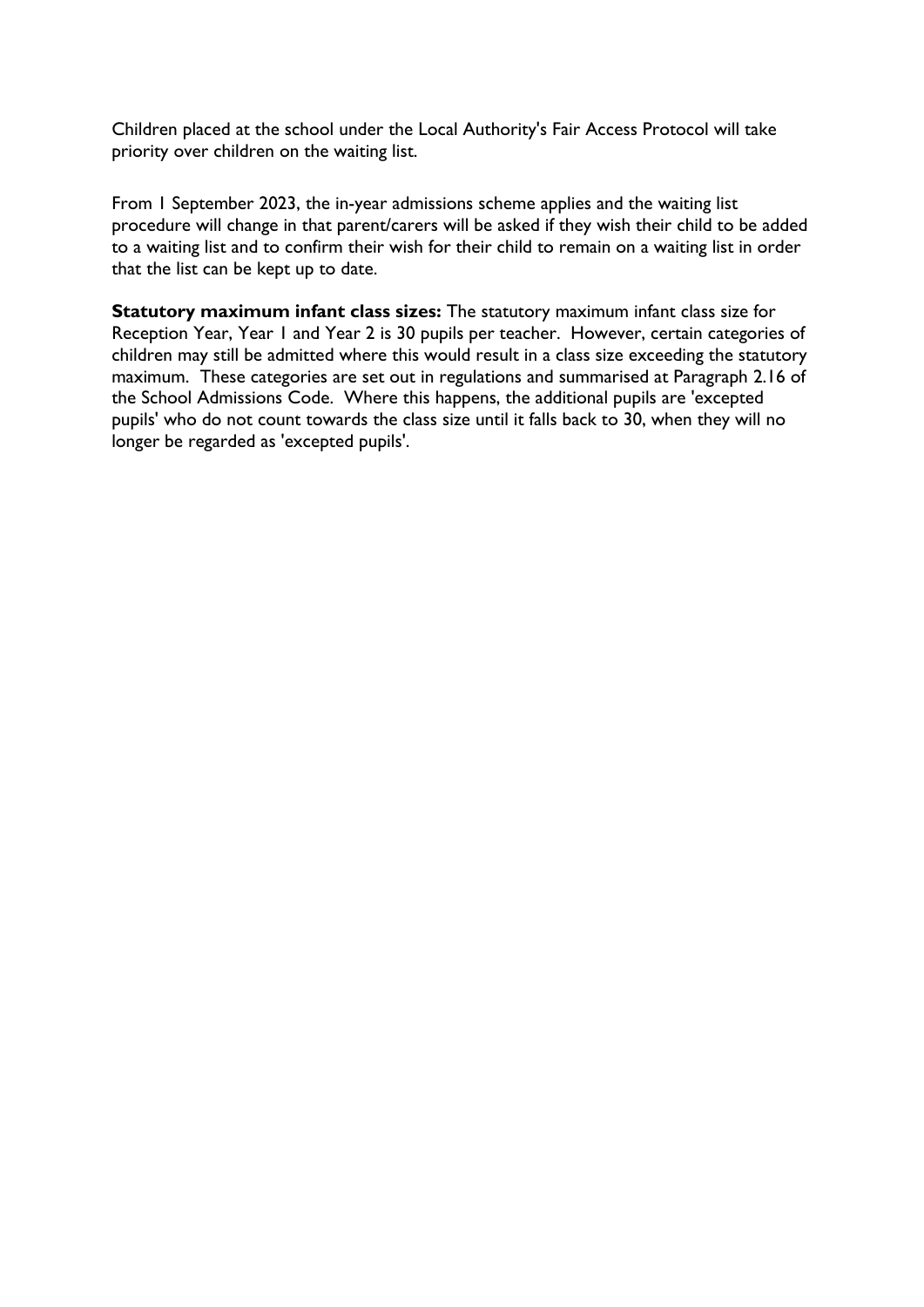# **STAFF SUPPLEMENTARY INFORMATION FORM 2022/2023**

Please note this is a supplementary information form for administration purposes only and is not an application form. It will be used to rank a submitted application according to the published admission criteria.

**Only complete this form if you are:**

- **a) A member of staff employed on a permanent contract by the school (and working at the school applied for) for two or more years at the time at which the application for admission to the school is made;**
- **or**
- **b) A member of staff recruited to fill a vacant post for which there is a demonstrable skill shortage.**

If you are applying under a) or b) above, you need to take this form to the school for the school to complete part B. You then need to return the completed form by 31 October 2021 for Secondary and by 15 January 2022 for Primary to be included in the normal point of entry allocations made on 1 March 2022 (Secondary) and 19 April 2022 (Primary). Forms received after these dates will still be considered but will not be included within the first allocation round. For an in-year admission to any year group, the form should be submitted with the application form. Return the form to: School Admissions Team, Education, Participation and Skills, Plymouth City Council, Windsor House, 215 Tavistock Road Plymouth, PL6 5UF.

| Part A - To be completed by the parent/carer |  |  |
|----------------------------------------------|--|--|
|----------------------------------------------|--|--|

| <b>Child's full name:</b>               |  |
|-----------------------------------------|--|
| Date of birth:                          |  |
| Member of staff employed by the school: |  |
| Name of parent/carer:                   |  |
| Signature:                              |  |
| Date:                                   |  |

#### **Data Protection**

The information collected on this form will be processed and may be stored electronically by the school in compliance with the Data Protection Act. The data may be shared with Plymouth City Council or other agents of the school, but only for administrative or other service provision purposes and with Government Departments where there is a legal requirement to do so. In accordance with the School Admissions Code, should information given be found to be fraudulent then the offer of a school place can be withdrawn. If you would like further information about Data Protection, please contact the school. By signing or submitting this form you acknowledge that you have read, understood and agreed to this data processing.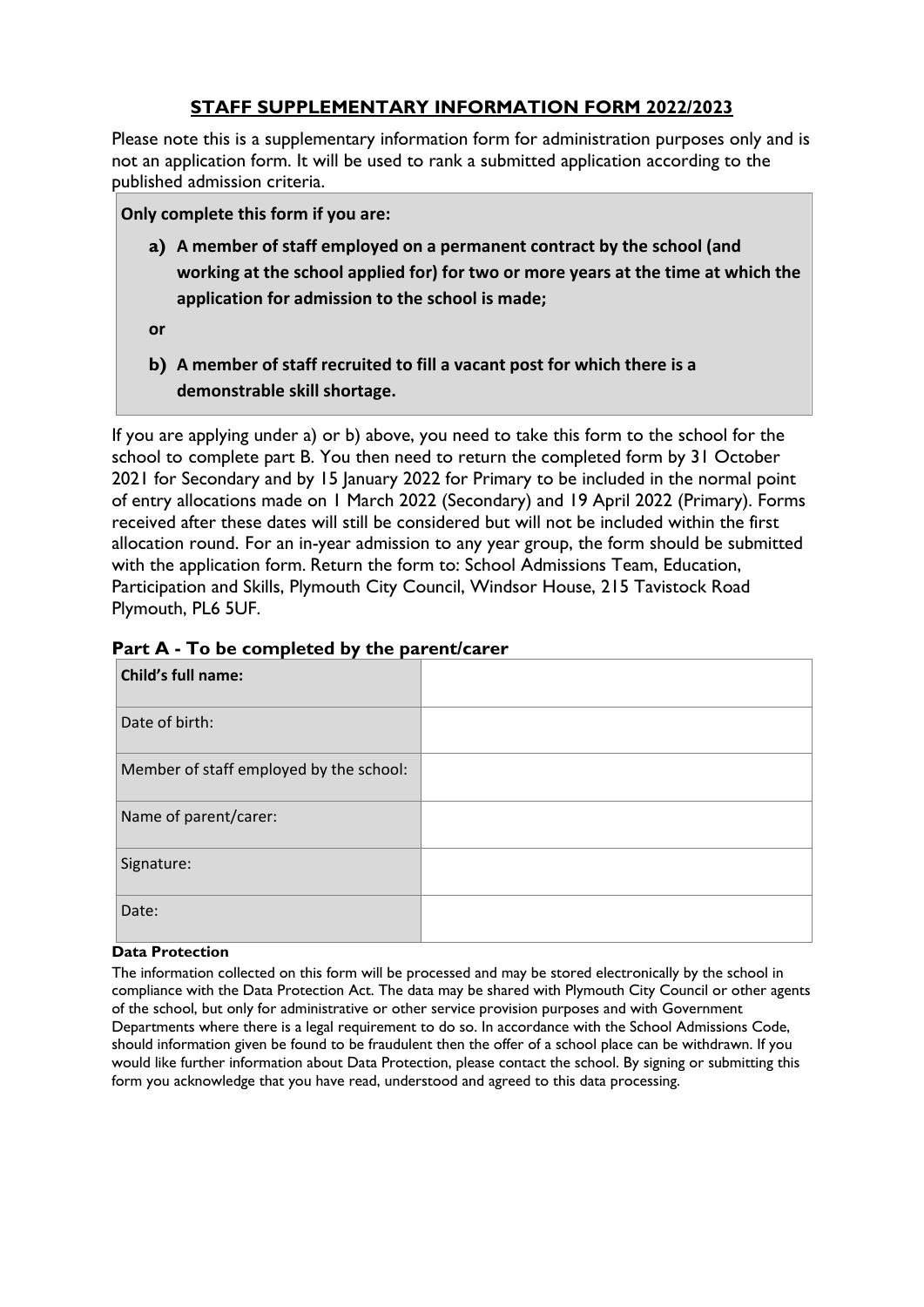| The above named member of staff<br>is employed in the following<br>capacity: | A member of staff<br>employed on a<br>permanent contract by<br>the school (and working<br>at the school applied<br>for) for two or more<br>years at the time at<br>which the application<br>for admission to the<br>school is made<br>Yes | A member of staff<br>recruited to fill a vacant<br>post for which there is a<br>demonstrable skill<br>shortage<br>Yes |
|------------------------------------------------------------------------------|-------------------------------------------------------------------------------------------------------------------------------------------------------------------------------------------------------------------------------------------|-----------------------------------------------------------------------------------------------------------------------|
| Name of school:                                                              |                                                                                                                                                                                                                                           |                                                                                                                       |
| Name of person completing the<br>form:                                       |                                                                                                                                                                                                                                           |                                                                                                                       |
| Position held in school:                                                     |                                                                                                                                                                                                                                           |                                                                                                                       |
| Signature:                                                                   |                                                                                                                                                                                                                                           |                                                                                                                       |
| Date:                                                                        |                                                                                                                                                                                                                                           |                                                                                                                       |
| Telephone number:                                                            |                                                                                                                                                                                                                                           |                                                                                                                       |

# **PART B - To be completed by the school of employment**

#### **Data Protection**

The information collected on this form will be processed and may be stored electronically by the school in compliance with the Data Protection Act. The data may be shared with Plymouth City Council or other agents of the school, but only for administrative or other service provision purposes and with Government Departments where there is a legal requirement to do so. In accordance with the School Admissions Code, should information given be found to be fraudulent then the offer of a school place can be withdrawn. If you would like further information about Data Protection, please contact the school. By signing or submitting this form you acknowledge that you have read, understood and agreed to this data processing.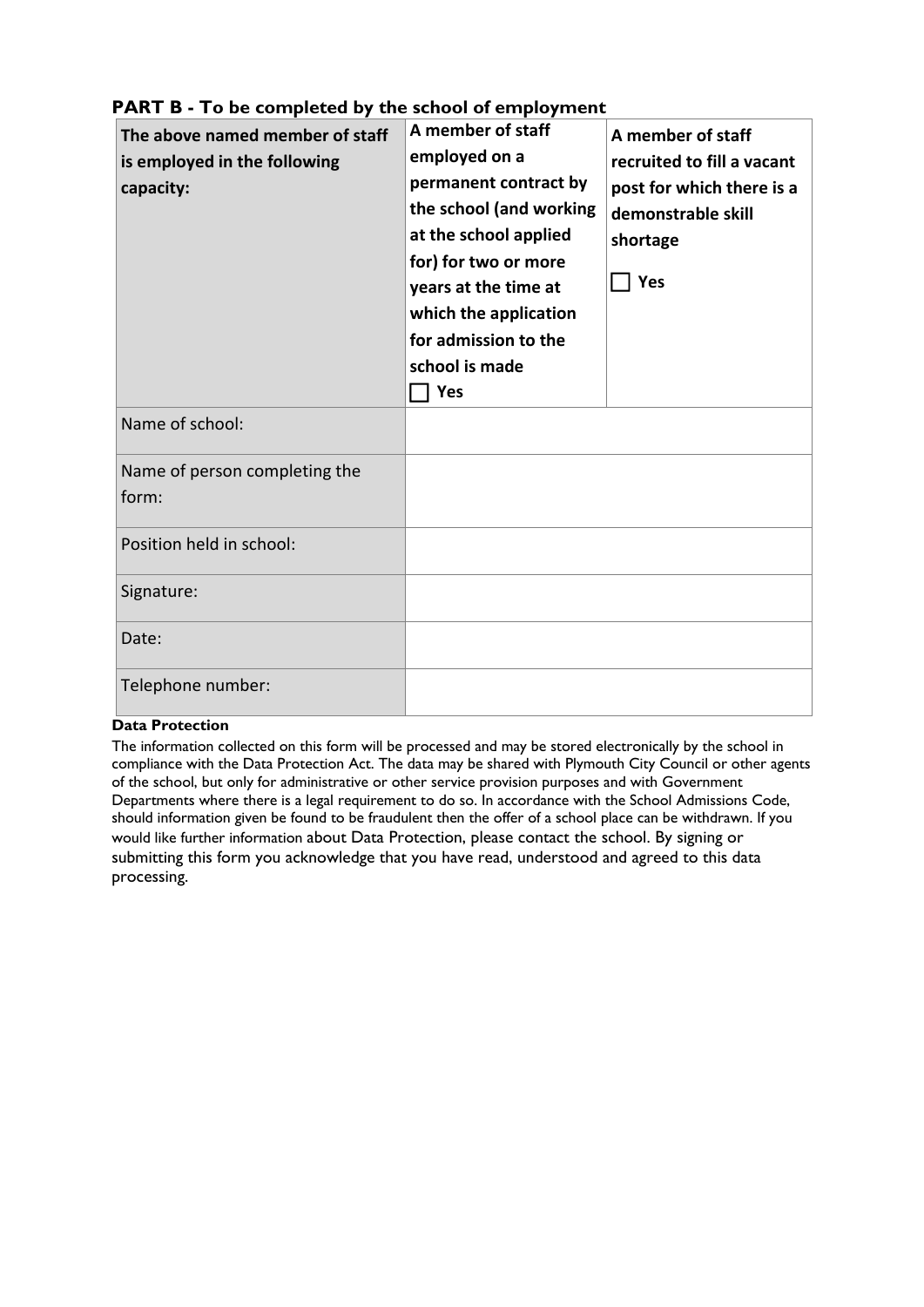# **SECTION 3**

# **Published admission number (PAN)**

| <b>Primary School</b>       | 2022/2023                                                                                                                                                                                                                |  |
|-----------------------------|--------------------------------------------------------------------------------------------------------------------------------------------------------------------------------------------------------------------------|--|
| Millbay Academy - Reception | 60                                                                                                                                                                                                                       |  |
| Millbay Academy – Year-7    | 60                                                                                                                                                                                                                       |  |
|                             | The school has spaces for 120 children. Children<br>from the primary phase have automatic right of<br>progression. This leaves at least 60 places for<br>children not already attending the Millbay<br>Academy in Year 6 |  |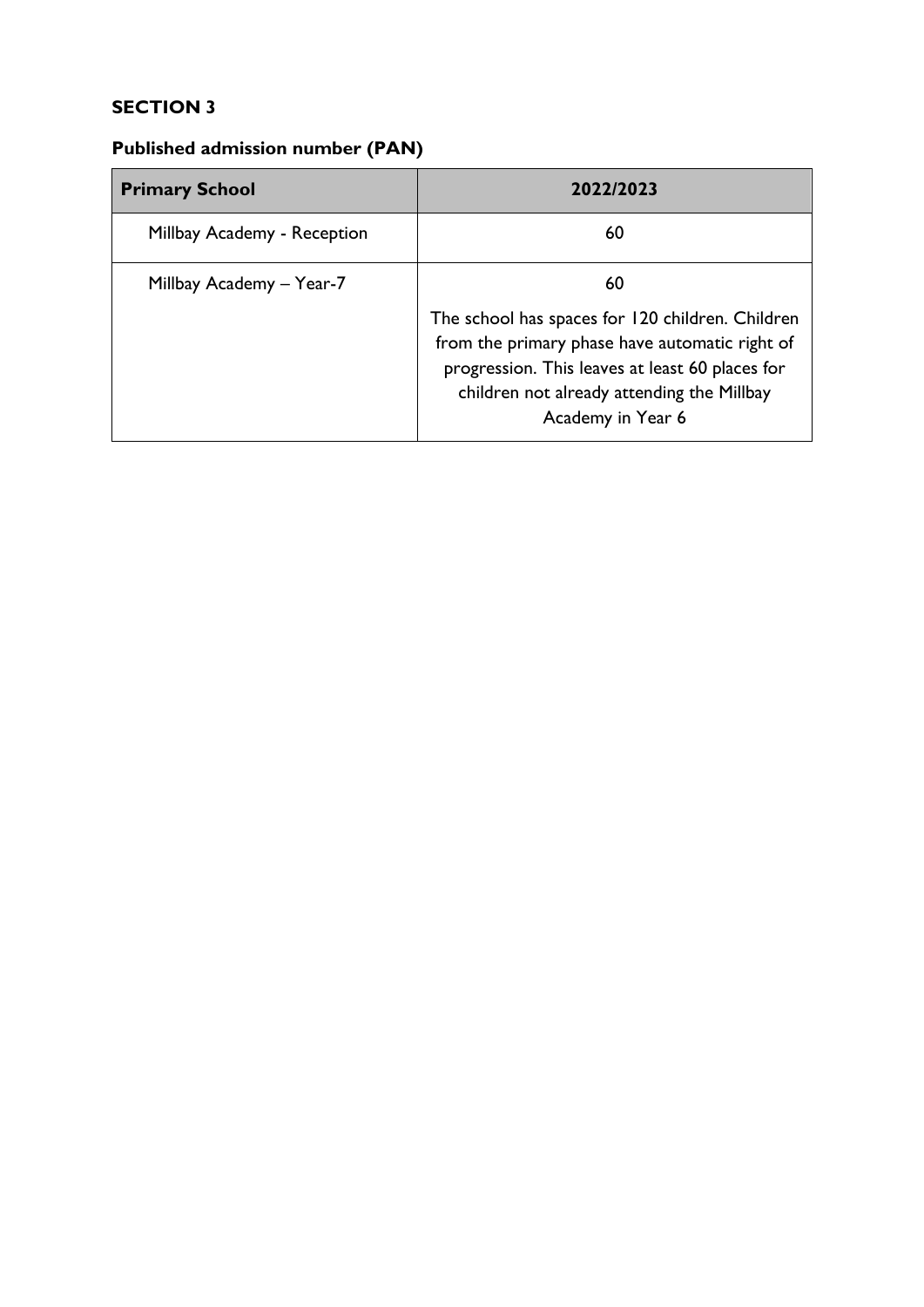## **APPENDIX A POLICY FOR DELAYED ADMISSION TO RECEPTION YEAR GROUP**

## **The Policy will apply to requests for summer born children to delay admission to Reception**

#### **Introduction**

This policy document sets out the process and criteria for considering requests to delay admission to school for summer born children. This policy applies to all pupils with the exception of those holding or undergoing assessment for an Education Health & Care Plan whose parent(s)/carer(s) should contact the Borough's Special Educational Needs Team for advice.

Parents have a right to request that their child is admitted to a year group other than their normal year group at the school and have the right to ask for their child to defer entry to school.

#### **1 Delayed Entry for Summer Born Children**

- 1.1 Children born between 1 April and 31 August (known as 'summer born children') do not reach compulsory school age (CSA) until 31 August and are therefore not legally required to start school until one school year after they became entitled to a full-time place in Reception Year.
- 1.2 Parents of summer born children can defer their child's place for one or two terms and/or choose for their child to attend part-time throughout the school year, as set out above. However, they cannot defer their child's place for a whole school year and still retain it. If they do not want their child to start school at all until the following year, they will need to refuse the offer of a place and apply for admission again the next year.
- 1.3 However, where a summer born child is admitted one school year later than usual, the default position is that this would be to Year 1 with their normal age group. This means a) they will have missed Reception Year entirely, and b) they will only achieve an offer of a place if there is one available in Year 1. Where a parent in this position wishes their child to be admitted to Reception Year it is treated as admission outside the normal age group. In this case the process as set out in section 2 below applies
- 1.4 Parents can, however, make a request for their child to be admitted one year later than usual, outside their normal age group, to Reception Year. The procedure for making these requests is set out below, however parents should note that, unlike with deferred/delayed entry and part-time attendance, there is no absolute right for a child to be admitted outside their normal age group - this is at the discretion of the admission authority for the school involved.
- 1.5 Parents are strongly encouraged to make their requests in a timely manner, preferably well ahead of any application deadlines, so that they can obtain a decision in principle which will enable them to make informed decisions when they subsequently apply for admission.

#### **2 Requests for Admission Outside Normal Age Group**

2.1 Parents have a right to request that their child is admitted to a year group other than their normal year group at the school. This may be to a year group below or above, and there may be a variety of reasons for making this request. For example, the child might be gifted, suffer from long-term or serious illness, or have been educated overseas and/or used to studying at a different level (these are examples only, not an exhaustive list).